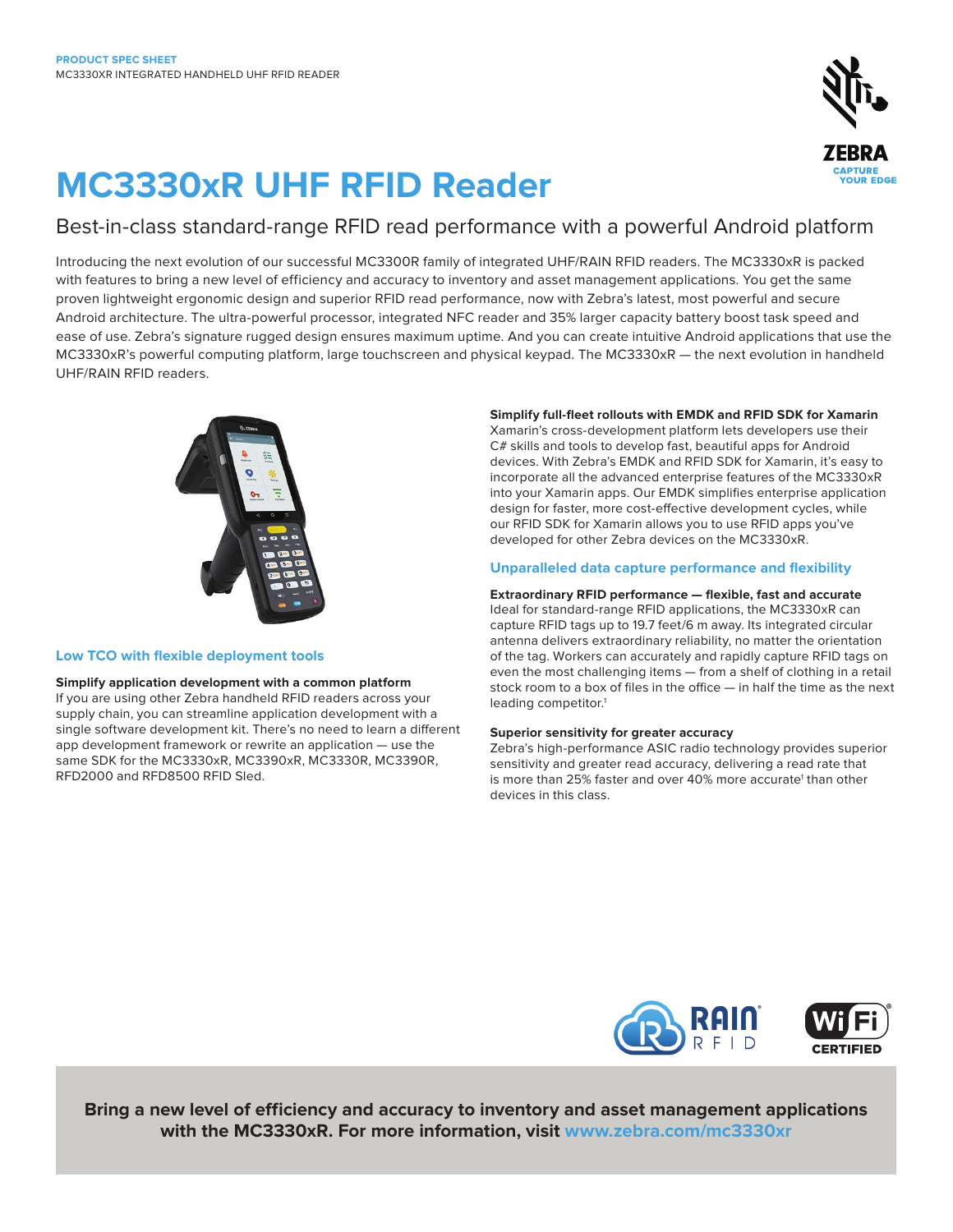#### **Integrated enterprise-class 1D/2D barcode scanning**

Workers don't need to juggle different devices to capture RFID tags and barcodes — the MC3330xR can capture it all. Zebra's exclusive PRZM Intelligent Imaging technology enables instant barcode capture on even the most challenging barcodes, including poorly printed, damaged, crinkled, faded, truncated and low contrast barcodes. And the expanded working range and wide field of view allow workers to scan barcodes nearer and farther away.

#### **Easy-to-use locating technology**

The MC3330xR can help pinpoint the location of a specific item. Item Finder mode uses audible and visual cues to quickly guide workers to the location of any desired item.

#### **Capture multiple barcodes and entire forms with a single scan**

Do you need to capture multiple barcodes on one or more labels on an item? The MC3330xR makes it easy. Workers can easily capture all the right barcodes on numerous labels, all with one press of the scan trigger.

#### **Powerful platform for demanding enterprise applications**

#### **More rugged and ready for all-day business**

The MC3330xR offers a 5 ft./1.5 m drop specification and with IP54 sealing, it can handle splashing liquid and dust. The Corning® Gorilla® Glass touch panel and imager window bring maximum scratch-resistance and shatter-proofing to two of the most vulnerable device features. The result? Workers can drop the MC3330xR on concrete and use it in dusty areas — and still expect reliable operation.

#### **Power full shifts with the class-leading 7000mAh battery**

The new 7000mAh extended capacity battery is standard with every MC3330xR. More power means fewer battery changes, easier battery management and a smaller battery pool. And Zebra's PowerPrecision+ technology provides a full suite of metrics that make it easy to identify, remove and replace aging batteries.

#### **Lightweight and streamlined design**

The MC3330xR is one of the lightest UHF RFID readers in its class and is built for easy one-handed use, whether workers are right- or left-handed.

#### **Unparalleled computing power**

Power your most demanding apps of today and tomorrow with a superior processor and memory — every model offers an ultrapowerful 2.2 GHz octa-core processor and 4 GB RAM/32 GB Flash.

#### **Backward compatible accessories**

You can use most of your existing MC3200/MC3300/MC3300R accessories for a cost-effective upgrade. And choose from new accessories like the universal ShareCradle that simplifies backroom management.

#### **Feedback for any environment**

With high visibility LEDs, workers can easily keep track of charging status and confirm a task was completed, even in the noisiest environments. LEDs are located on both sides of the device to ensure visibility from any angle.

#### **Integrated NFC for simple, split-second pairing**

With a quick tap, workers can pair the MC3330xR with Zebra's family of ring scanners, mobile printers, and Bluetooth headsets. And you can also use the NFC reader for "tap to authenticate" applications, where workers simply tap their employee ID badge to log into authorized applications and resources.

#### **Simplify data entry with a keypad and large touchscreen**

#### **The perfect combination: large touchscreen and keypad**

Whether your application requires touch or physical keypad input, we've got you covered. Your application can utilize the entire display, while the physical keypad provides the same familiar user input experience your workers have today. And with three different options, you can choose the right keypad for your data entry needs — alphanumeric, numeric and functional numeric.

#### **The ultimate in Android support**

#### **The only device in this class to offer Android 11**

Android 11 makes the MC3330xR easier to use and even more secure with support for future Android versions. For your IT department, there are 50+ new security and privacy improvements.

#### **A lifetime security guard for Android**

With LifeGuard™ for Android™, you get the security updates you need to keep your MC3330xR RFID readers secure every day they are in service — along with an easy end-to-end control of the OS update process, plus built-in support for the next version of Android.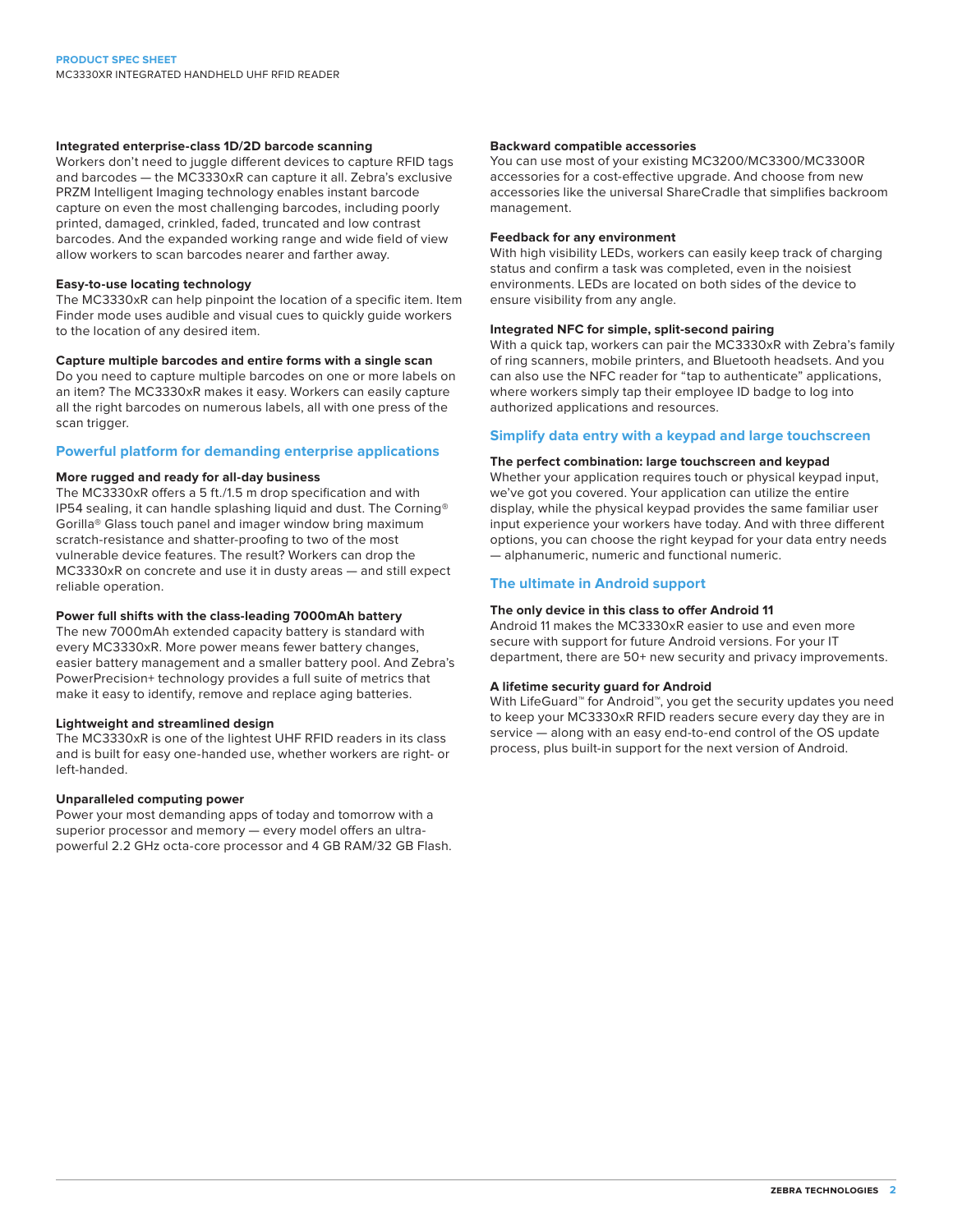## **MC3330xR Specifications MC3330xR**

| <b>Physical Characteristics</b>            |                                                                                                                                                                                                |
|--------------------------------------------|------------------------------------------------------------------------------------------------------------------------------------------------------------------------------------------------|
| <b>Dimensions</b>                          | 6.45 in. L x 2.95 in. W x 8.31 in. D<br>164 mm L x 75 mm W x 211 mm D                                                                                                                          |
| Weight                                     | 24 oz./680 g (with handstrap)                                                                                                                                                                  |
| Display                                    | 4-inch (800 x 480) WVGA; color display                                                                                                                                                         |
| <b>Imager Window</b>                       | Corning Gorilla Glass                                                                                                                                                                          |
| Touchpanel                                 | Corning Gorilla Glass touch panel with air gap;<br>supports dual input mode with finger, gloved finger<br>and stylus (conductive stylus sold separately)                                       |
| <b>Backlight</b>                           | LED backlight                                                                                                                                                                                  |
| <b>Expansion Slot</b>                      | User accessible MicroSD with 32 GB SDHC and up<br>to 512 GB SDXC                                                                                                                               |
| Network<br>Connections                     | USB 2.0 High Speed (host and client), WLAN and<br>Bluetooth                                                                                                                                    |
| Notification                               | Side LEDs and audible tone                                                                                                                                                                     |
| Keypad                                     | Numeric (29 key), Function Numeric (38 key), Alpha<br>Numeric (47 key)                                                                                                                         |
| Voice                                      | PTT Express and Workforce Connect PTT Pro<br>(Internal speaker, microphone and Bluetooth<br>wireless headset support)                                                                          |
| Audio                                      | Built-in speaker and microphone                                                                                                                                                                |
| <b>Performance Characteristics</b>         |                                                                                                                                                                                                |
| CPU                                        | Qualcomm Snapdragon™ 660 octa-core 2.2 GHz                                                                                                                                                     |
| <b>Operating System</b>                    | Android 11; upgradeable to Android 14                                                                                                                                                          |
| Memory                                     | 4 GB/32 GB Flash                                                                                                                                                                               |
| Power                                      | All models ship with rechargeable Li-Ion, 3.6V,<br>7000mAh PowerPrecision+ battery; full charge<br>under five (5) hours; hot swap support with<br>temporary WLAN/Bluetooth session persistence |
|                                            | Backwards compatibility with 5200mAh (2X)<br>batteries                                                                                                                                         |
| <b>User Environment</b>                    |                                                                                                                                                                                                |
| <b>Operating Temp.</b>                     | -4° F to 122° F/-20° C to 50° C                                                                                                                                                                |
| Storage Temp.                              | -40°F to 158°F/-40°C to 70°C                                                                                                                                                                   |
| Humidity                                   | 5% to 95% RH (non-condensing)                                                                                                                                                                  |
| <b>Drop Specifications</b>                 | Multiple 5 ft./1.5 m drops to concrete over the<br>entire operating temperature range                                                                                                          |
| Tumble<br>Specification                    | 1,000 1.6 ft./0.5 m tumbles                                                                                                                                                                    |
| Sealing                                    | <b>IP54</b>                                                                                                                                                                                    |
| Vibration                                  | Sine: 4g's peak, 5hz to 2khz,<br>Random: .04q <sup>2</sup> /hz, 20hz to 2khz                                                                                                                   |
| <b>Thermal Shock</b>                       | 40° F to 158° F/-40° C to 70° C                                                                                                                                                                |
| Electrostatic<br>Discharge (ESD)           | +/-15kV air, +/-8kV contact discharge<br>+/-8kV indirect contact discharge                                                                                                                     |
| <b>Interactive Sensor Technology (IST)</b> |                                                                                                                                                                                                |
| <b>Motion Sensors</b>                      | 3-axis accelerometer with MEMS gyroscope                                                                                                                                                       |

| <b>RFID</b>                                |                                                                                                                                                                                                                                                                                                                                   |
|--------------------------------------------|-----------------------------------------------------------------------------------------------------------------------------------------------------------------------------------------------------------------------------------------------------------------------------------------------------------------------------------|
| <b>Standards</b><br>Supported              | EPC Class 1 Gen2; EPC Gen2 V2; ISO-18000-63                                                                                                                                                                                                                                                                                       |
| <b>RFID Engine</b>                         | Zebra Proprietary Radio Technology                                                                                                                                                                                                                                                                                                |
| <b>Fastest Read Rate</b>                   | 900+tags/sec                                                                                                                                                                                                                                                                                                                      |
| <b>Nominal Read</b><br>Range               | $^{\prime\prime}$ 19.7+ft./ $^{\prime\prime}$ 6+m                                                                                                                                                                                                                                                                                 |
| <b>RFID Power Output</b>                   | 0 dBm to +30 dBm                                                                                                                                                                                                                                                                                                                  |
| <b>RFID Antenna Type</b>                   | Integrated Circular Polarized                                                                                                                                                                                                                                                                                                     |
| <b>Frequency Range</b>                     | 865-928MHz<br>*Specific regional and country settings supported<br>upon country selection                                                                                                                                                                                                                                         |
| <b>Barcode Scanning</b>                    |                                                                                                                                                                                                                                                                                                                                   |
| Scan Engine                                | SE4770 with LED Aimer                                                                                                                                                                                                                                                                                                             |
| <b>Wireless LAN</b>                        |                                                                                                                                                                                                                                                                                                                                   |
| Radio                                      | IEEE 802.11 a/b/g/n/ac/d/h/i/r/k/v <sup>2</sup> /w/mc <sup>2</sup> ; Wi-Fi <sup>™</sup><br>certified; IPv4, IPv6, 2x2 MU-MIMO                                                                                                                                                                                                     |
| <b>Data Rates</b>                          | 5GHz: 802.11a/n/ac - up to 866.7 Mbps<br>2.4GHz: 802.11b/g/n - up to 300 Mbps                                                                                                                                                                                                                                                     |
| <b>Operating Channels</b><br>(depending on | Channel 1-13 (2412-2472 MHz):<br>1,2,3,4,5,6,7,8,9,10,11,12,13                                                                                                                                                                                                                                                                    |
| Regulatory)                                | Channel 36-165 (5180-5825 MHz): 36,40,44,48,52<br>56,60,64,100,104,108,112,116,120,124,128,132,136,14<br>0,144,149,153,157,161,165                                                                                                                                                                                                |
|                                            | Channel Bandwidth: 20, 40, 80 MHz                                                                                                                                                                                                                                                                                                 |
|                                            | Actual operating channels/ frequencies and<br>bandwidths depend on regulatory rules and<br>certification agency.                                                                                                                                                                                                                  |
| Security and<br>Encryption                 | WEP (40 or 104 bit); WPA/WPA2 Personal (TKIP, and<br>AES); WPA3 Personal (SAE); WPA/WPA2 Enterprise<br>(TKIP and AES); WPA3 Enterprise (AES) - EAP-TTLS<br>(PAP, MSCHAP, MSCHAPv2), EAP-TLS, PEAPv0-<br>MSCHAPv2, PEAPv1-EAP-GTC, LEAP and EAP-PWD;<br>WPA3 Enterprise 192-bit Mode (GCMP-256) - EAP-<br>TLS; Enhanced Open (OWE) |
| <b>Certifications</b>                      | WFA (802.11n, WMM-PS, 801.11ac, PMF); WiFi Direct<br>WMM-AC, Voice Enterprise                                                                                                                                                                                                                                                     |
| <b>Fast Roam</b>                           | PMKID caching; Cisco CCKM; 802.11r; OKC                                                                                                                                                                                                                                                                                           |
| <b>Wireless PAN</b>                        |                                                                                                                                                                                                                                                                                                                                   |
| <b>Bluetooth</b>                           | Class 2, Bluetooth v5.0 with BR/EDR and Bluetooth<br>Low Energy (BLE) Support                                                                                                                                                                                                                                                     |
| <b>Accessories</b>                         |                                                                                                                                                                                                                                                                                                                                   |

### **vertical markets and applications:**

#### **Back-of-store retail**

#### • Inventory/cycle counting

- Automatic
- replenishment
- Receiving/shrink control
- Omni-channel order fulfillment
- Item finding

#### **Data centers/offices**

• Asset management and tracking

#### **Healthcare**

- Inventory/cycle counting
- Asset management (for critical assets)
- Item finding
- Pharmaceutical and laboratory inventory
- Trunk stock demo/ sample inventory (medical device and pharmaceutical manufacturers)

Single slot cradle with spare battery charger; 4-slot charge only cradle with 4-slot battery charger; 4-slot Ethernet cradle with 4-slot battery charger; 5-slot charge only cradle; 5-slot Ethernet cradle

**zebra technologies 3**